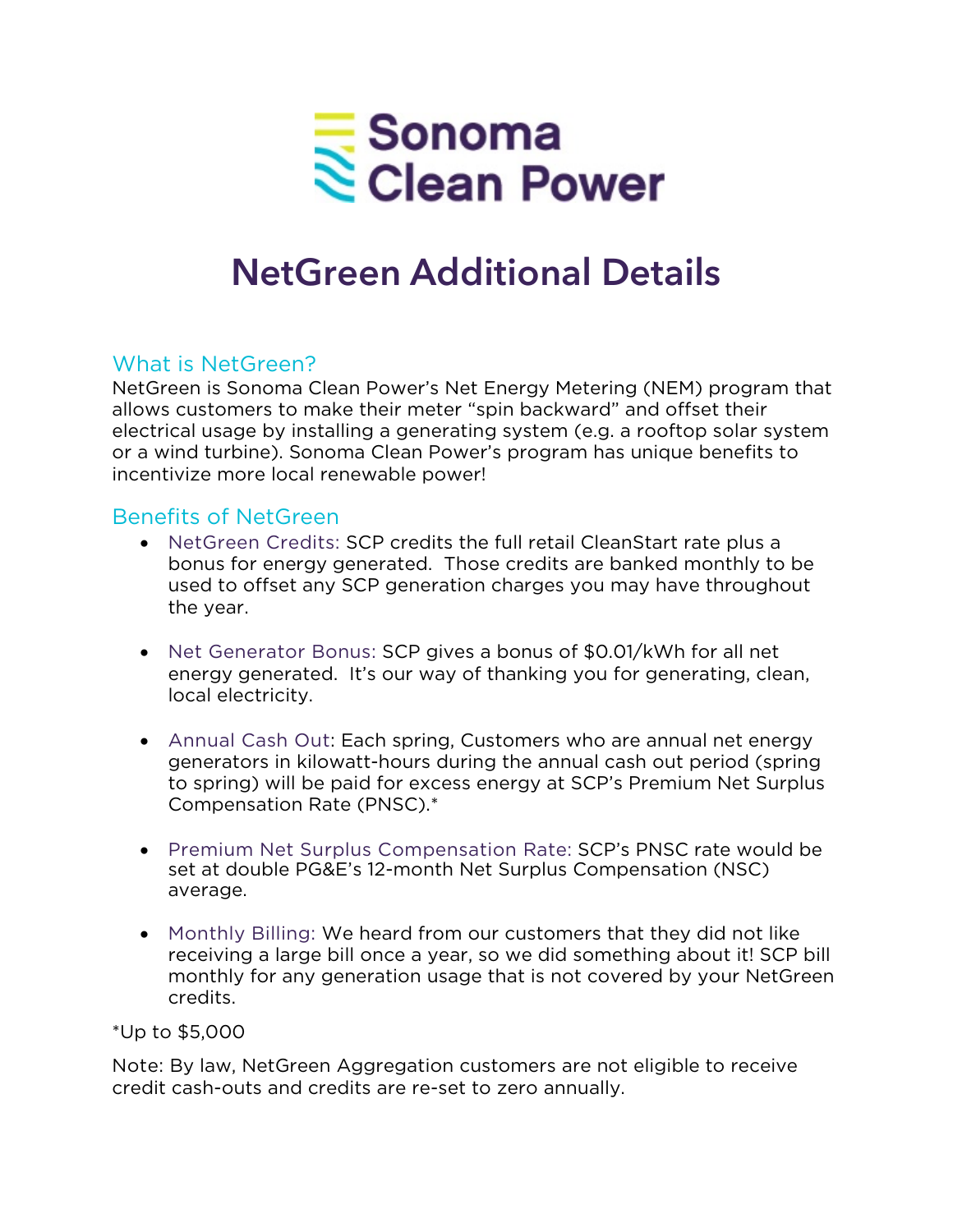## How net energy metering (& NetGreen) work

The Simple Explanation: Energy generated by your system, minus energy consumed at your location, equals net energy that will be charged or credited to your bill.

The More Complicated Explanation: When you make the decision of installing a solar system (or other generating technology), a special meter is installed that measures how much electricity is being put into the grid by your system (energy generated) and how much electricity is being used by your home or business from the grid (energy consumed) and calculates the amount of net energy consumed or generated. This tracking is done in a standard unit of energy measurement called a kilowatt-hours (kWh).

Every month, PG&E reads your meter and the net energy is reflected on your bill as a charge (for net consumption) or as a credit (for net generation) according to your rate schedule (e.g. E-6 or E-TOU-A).



PG&E will track distribution (delivery) charges or distribution (delivery) credits only and carry them forward month to month for 12 billing months to be reconciled at your annual True-Up. If your distribution charges are more than your distribution credits, PG&E will send you a bill at your True-Up.

Sonoma Clean Power will track generation charges or generation credits monthly. Whenever you have generation credits, SCP will bank those in your NetGreen balance. If, however, you have generation charges, SCP will use the banked credits first to cover the charges. If you don't have enough credits banked, SCP will bill you on your monthly PG&E bill for that net energy. This way, you won't be surprised with a large annual bill from Sonoma Clean Power. Please note that PG&E will still send you an annual distribution True-Up bill.

What is the annual True-Up Statement? Because you are still a PG&E net energy metering customer for distribution (delivery), you will receive an annual True-Up statement from PG&E at the end of the 12th month of your billing cycle. The True-Up statement reconciles all the cumulative distribution charges, credits and minimum monthly payments for the entire 12-month billing cycle. If you have a balance due after all charges and credits are reconciled, that amount will appear on the last PG&E bill of your 12-month billing cycle. By law, any remaining credits will be reset to zero before the beginning of your new 12-month billing cycle.

\*PLEASE NOTE: If you are a new SCP customer, or are returning to SCP service, a True-Up will be trigger with your switch to SCP service. \*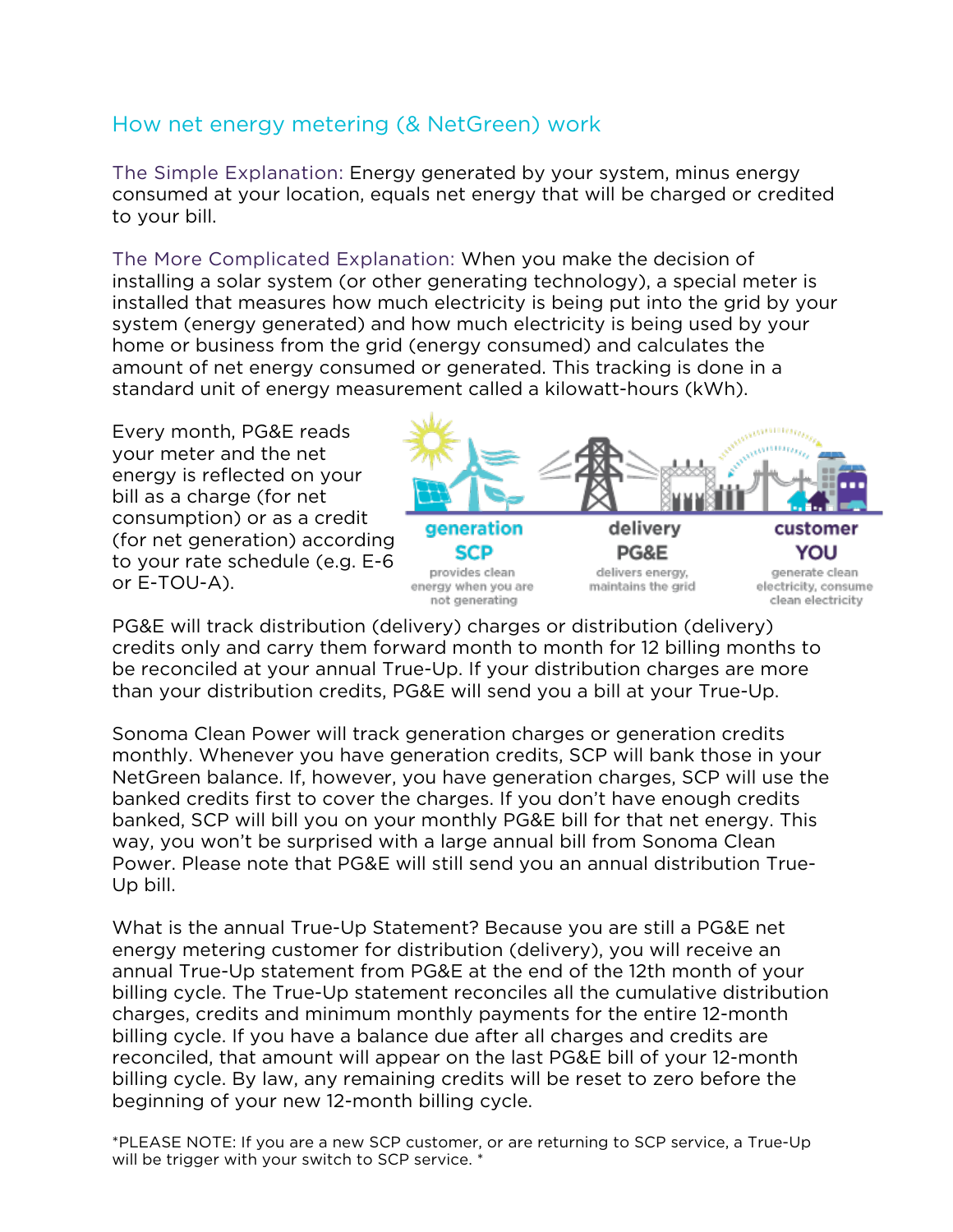#### Rates

A common question from customers is "how much will SCP pay me for energy I generate?" The short answer is each month SCP will credit you the full CleanStart rate plus a \$0.01/kWh bonus!

The long answer is that SCP will credit you the full CleanStart rate plus a \$0.01/kWh bonus, but that price will vary with each rate schedule and the time-of-use period in which the generation happened.

• For example, if you net generated during the peak period, SCP will pay you the peak period CleanStart rates. If you net consumed during the off-peak period, SCP will charge you off-peak rate.

At cash out, customers who are annual net energy generators in kilowatthours during the cash out period (spring to spring) will be paid for excess energy exported to the grid at SCP's Premium Net Surplus Compensation Rate (PNSC).

- For example, if your system exported 1,000 kWh and you consumed 800 kWh annually, you would get paid on 200 kWh of excess energy exported.
- If, however, your system exported 1,000 kWh and you consumed 1,100 kWh annually, you would not get any compensation even if your NetGreen balance show credits.

#### Annual Cash Out

Each spring, SCP will look at NEM customers annual usage (spring to spring). Any customer who over-generated in kilowatt-hours for the whole year will be automatically cashed out at double PG&E's 12-month NSC average for the calendar year preceding the cash out.

- Customers with PNSC balance of \$100 or more in the spring will automatically receive a check up to the cash-out cap of \$5,000. Incremental credit balances in excess of \$5,000 will be forfeited and reset to zero.
- Customers with a PNSC balance below \$100 will have their PNSC balance rolled over to the following month.
	- o Note: some customers with a NetGreen retail credit balance above \$100 may have less than \$100 in PNSC and would therefore not receive a check, but instead have the PNSC rolled over to the next month.

NetGreen Aggregation customers are not eligible to receive net surplus compensation per state law and will have credits reset to zero annually.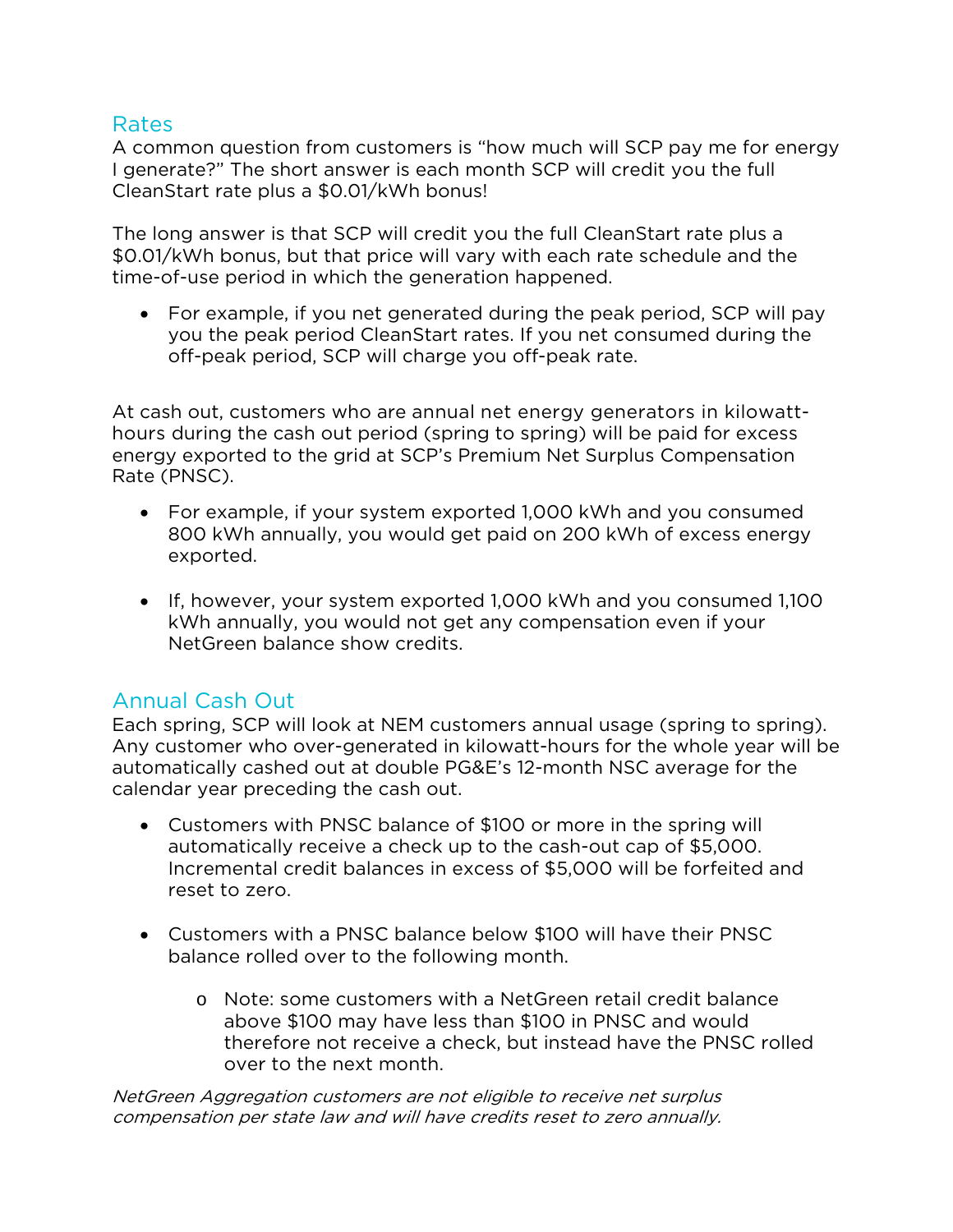### Enrolling in NetGreen

Existing NEM Customers: If you're switching to SCP service, the transition to NetGreen is automatic at the time of your service switch. There's no application to fill out or need to give SCP a call. PG&E will share your NEM status with SCP and we automatically enroll you in NetGreen, so you can start taking advantage of the benefits!

New NEM/NetGreen Customers: If you're an existing SCP customer and are thinking of installing solar (or other generation technology), signing up for NetGreen is automatic as well! Once you have signed up for NEM through PG&E, they share that information with SCP and we automatically enroll you in NetGreen so that you can start taking advantage of the great benefits NetGreen offers!

#### Billing

As a shared customer of PG&E, you will still receive a billing statement from PG&E with Sonoma Clean Power Generation Charges.

PG&E will continue to bill their Minimum Monthly Charges as well as any gas charges, if you're a gas customer. The bill will also detail NEM-related credits or charges.

NetGreen customers still receive and are expected to pay (when applicable) a monthly bill from PG&E, which will include SCP charges and credits. In months where a customer does not have enough NetGreen credits accrued to offset SCP electric generation charges, the customer will be billed for and must pay for the net electricity consumed in that month. Sonoma Clean Power will detail net generation or consumption, the applicable CleanStart rates, any SCP generation charges or credits, and show your NetGreen balance.

For details on how to read your NEM bill, visit our NetGreen Sample Bill.

#### Closed Accounts

When you close your account, SCP looks at your total energy usage since the spring cash out. If the you have over generated in kWh in the time following the cash out, SCP will cash you out at the PNSC rate. SCP will send a check to the address on file up to \$5,000 (no minimum and not applicable to aggregation customers).

#### Go 100% Renewable with NetGreen & EverGreen

By signing up for EverGreen, you are ensuring that all the energy consumed in your house or business is 100% renewable and 100% local, even when your system isn't generating! When you choose EverGreen for your home or business, you are nearly eliminating all greenhouse gas emissions from your electricity use.

EverGreen carries an additional premium of \$0.025/kWh and is charged any time there is any net consumption of electricity, but not credited when there's